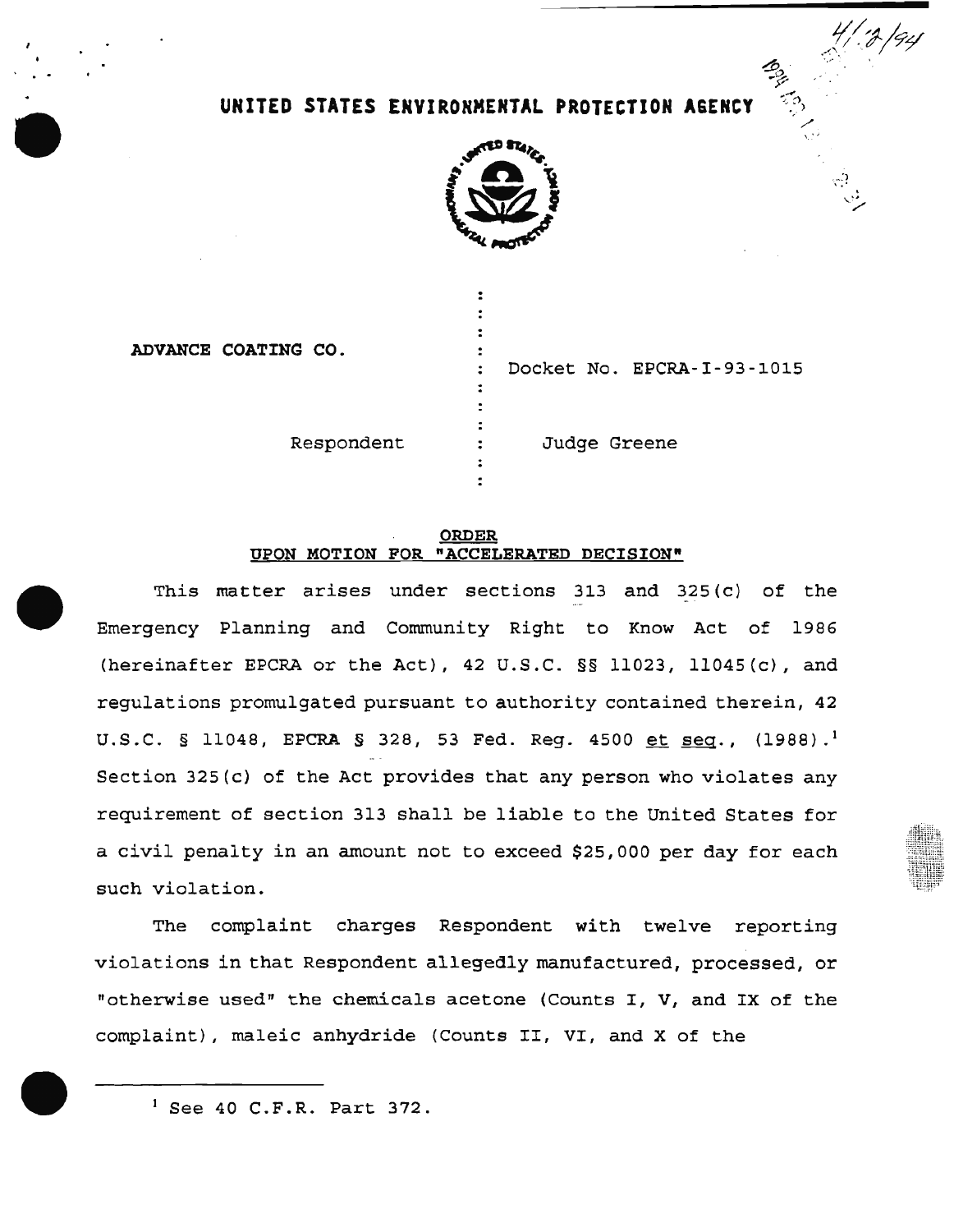complaint), phthalic anhydride (Counts III, VII, and XI), and styrene monomer (Counts IV, VIII, and XII) in excess of the reportable quantities during the years 1987-1989 but failed to file reports with the Administrator of the U. S. Environmental Protection Agency (EPA} and the Commonwealth of Massachusetts as required by section 313(a) of the Act  $[42 \text{ U.S.C S } 11023(a)]$  and  $40$ C.F.R. § 372.22. The Act and regulations require that the quantity of each toxic chemical manufactured, "processed," or "otherwise used" during each calendar year be so reported by means of a toxic chemical release form (EPA "Form  $R$ "<sup>2</sup>) no later than July  $1$  of the following year. Acetone, maleic anhydride, phthalic anhydride, and styrene monomer are toxic chemicals, and are listed at 40 C.F.R. Subpart D, Specific Toxic Chemical Listings, effective January 1, 1987.<sup>3</sup> The forms for calendar year 1987 were to have been filed by July 1, 1988; the forms for calendar year 1988 were to have been filed by July 1, 1989; and the forms for calendar year 1989 were to have been filed by July 1, 1990.<sup>4</sup> As of the date of the filing of the complaint (March 20, 1993), the forms had not yet been filed.

The charges in the complaint are based upon an inspection of Respondent's facility conducted on February 22, 1990, by EPA.

The parties have been unable to settle, and pretrial exchange

4 EPCRA § 313(f), 42 U.S.C. § ll023{f); 40 C.F.R. § 372.25.

 $2$  Form R was promulgated pursuant to 42 U.S.C. § 10023(g); see 40 C.F.R. § 372.85.

 $3$  See 40 C.F.R. § 372.65.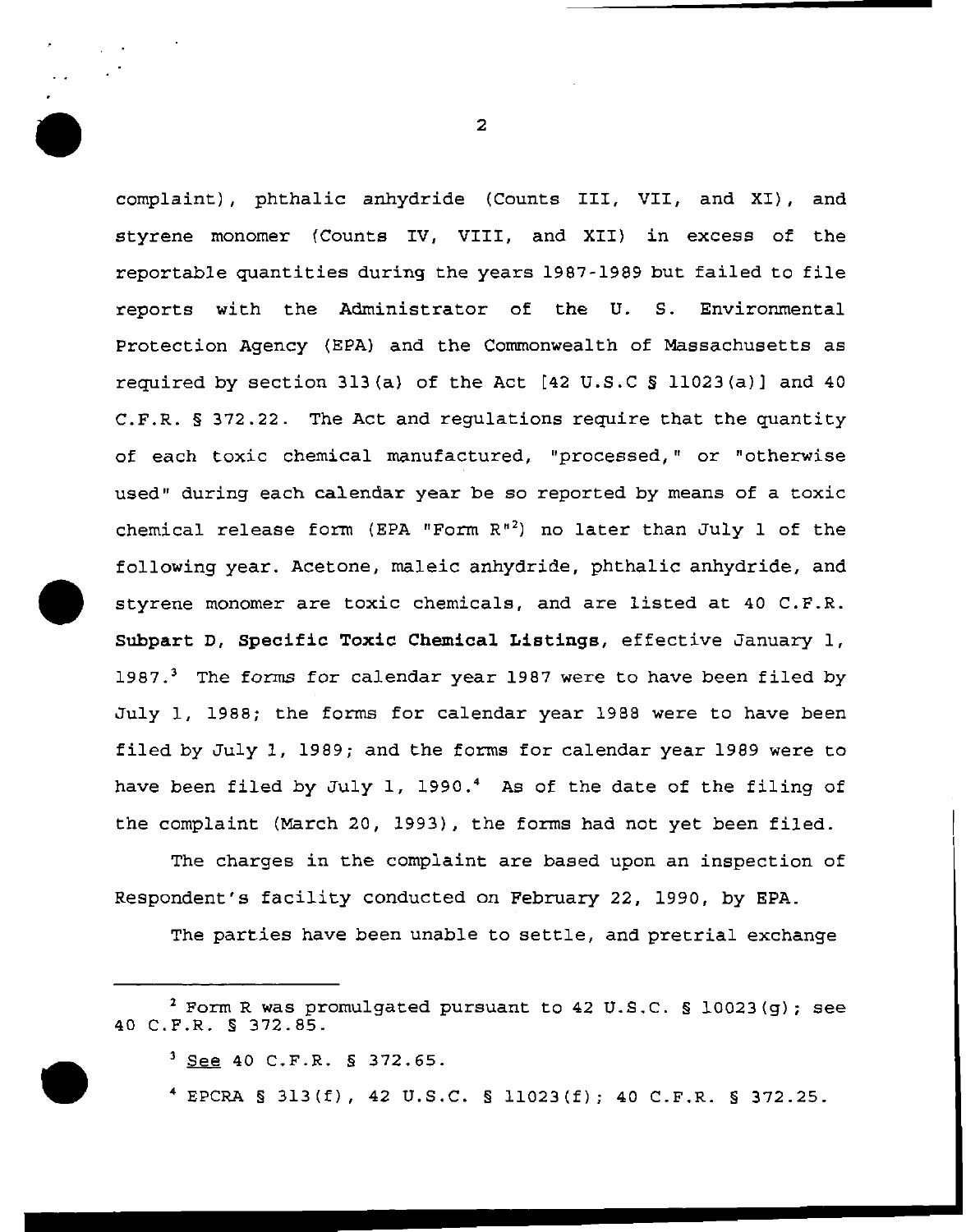was made according to schedule. Thereafter, Complainant moved for "accelerated decision" as to liability for the alleged violations, $<sup>5</sup>$ </sup> on the ground that *no* material facts are in dispute, and that Complainant is entitled to judgment as to liability as a matter of  $law.<sup>6</sup>$ 

A review of the pleadings and the record herein, including pretrial exchange filed by the parties, discloses that no material facts alleged in the complaint remain at issue. Respondent does not deny that it manufactured, "processed," or "otherwise used" the four chemicals during calendar years 1987, 1988, and 1989 in quantities such that Form R's were required to be filed for each of them by July 1 of each following year, with EPA and with the Commonwealth. Respondent also does not deny that the forms were not filed. Further, there is no dispute as to facts which bring Respondent's business within the Act. The Act and regulations apply to "persons,"<sup>7</sup> owners or operators of a "facility" having ten or more "full time employees,  $"$  and applies to facilities

<sup>&</sup>lt;sup>5</sup> Respondent did not respond to the motion. Although additional time was requested and provided (Order Granting Motion for Extension, January 28, 1994), no response has been filed.

 $6$  Complainant's Motion for an Accelerated Decision on Liability and Memorandum of Law in Support of its Motion for an Accelerated Decision on Liability, January 12, 1994.

 $7$  EPCRA § 329(7), 42 U.S.C. 11049(7).

<sup>8</sup> See EPCRA § 329 (4), 42 U.S.C. § 11049 (4); 40 C.F.R. § 372.3. 9 The term "full time employees" is defined at 40 C.F.R. § 372.3.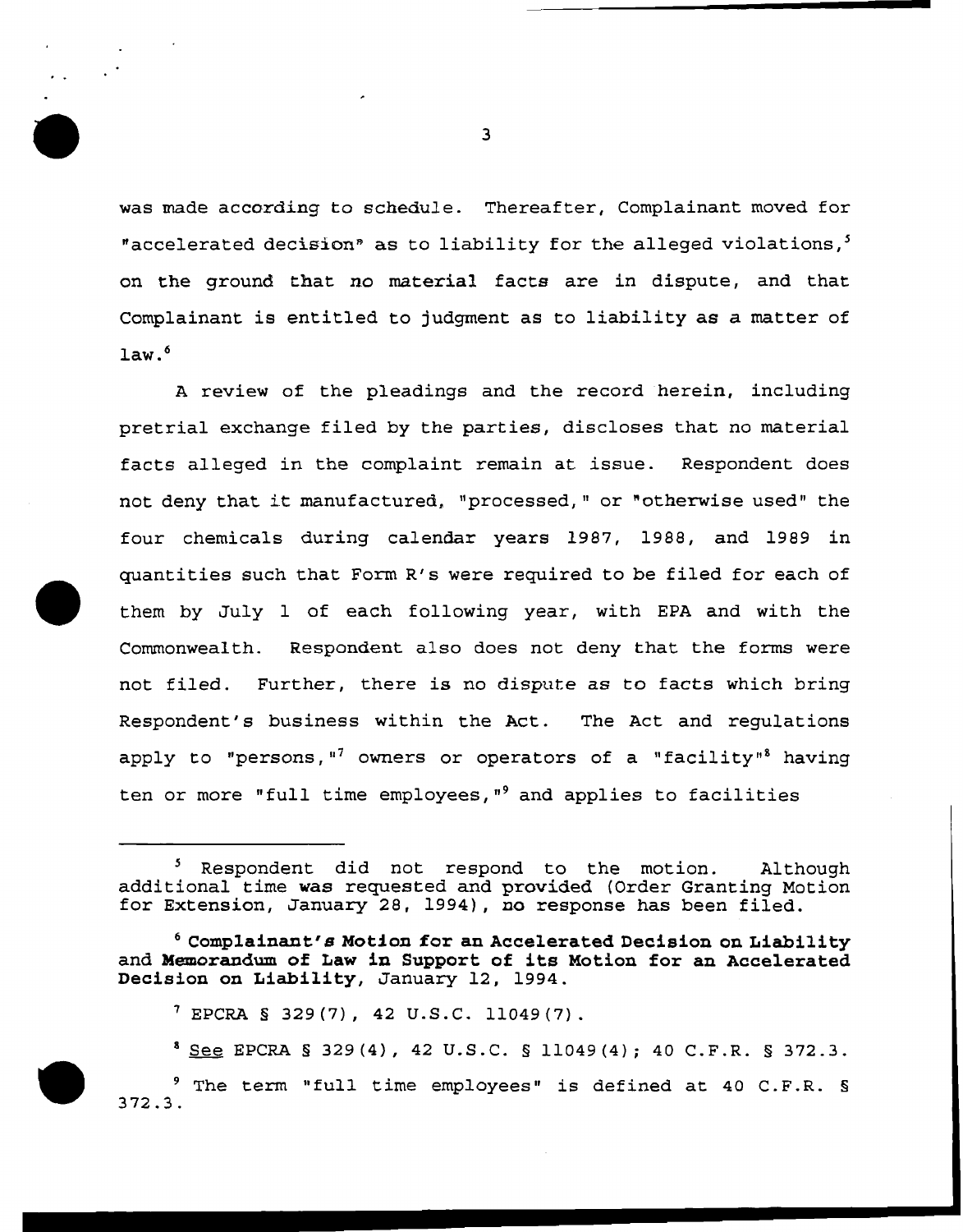classified *in* Standard Industrial Classification Codes 20-39. Respondent does not deny that it is a "person," that it owns a "facility," that it has ten or more "full time employees" as defined in the regulations, or that its facility falls within Standard Industrial Classification Codes 20-39.

Accordingly, there being no material facts in dispute, and since Complainant is entitled to judgment as a matter of law based upon facts not disputed here, Complainant's motion for "accelerated decision• as to liability for the charges must be granted.

Although Complainant has included in its memorandum material related to the calculation of the proposed penalty,<sup>10</sup> the motion does not seek judgment as to the penalty. Accordingly, the question of whether it would be appropriate to grant judgment as to the penalty in the circumstances here is not reached.

## FINDINGS OF FACT AND CONCLUSIONS OF LAW

1. Respondent is a corporation incorporated under the laws of the Commonwealth of Massachusetts.

2. Respondent owns and operates a facility that manufactures polyester resins and organic chemicals at Depot Road in Westminster, Massachusetts.

3. Respondent is a "person" as that term is defined by

<sup>1</sup> ° Complainant's Memorandum of Law in Support of its Motion for an Accelerated Decision on Liability, at 13-14.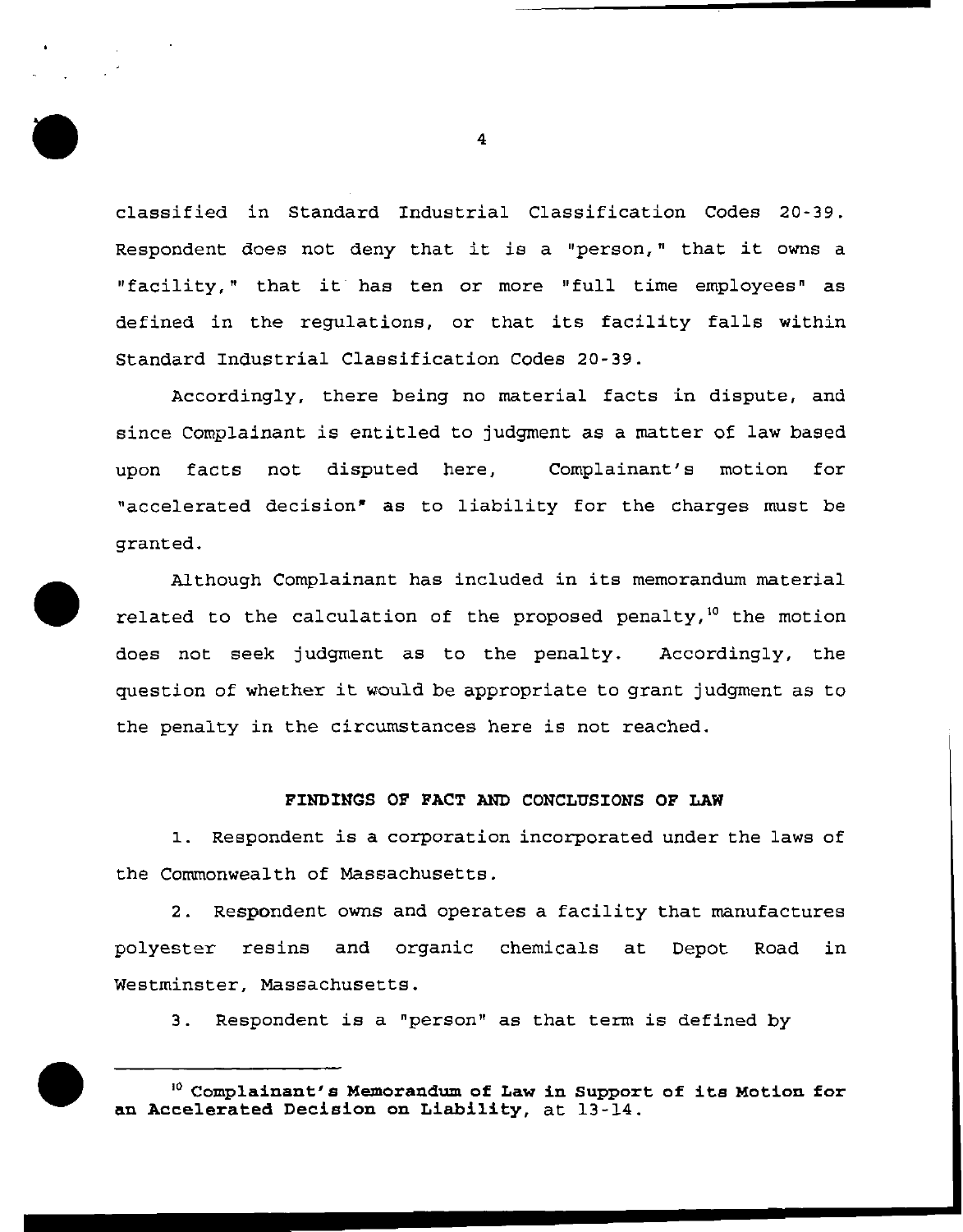section 329(7) of EPCRA, 42 u.s.c. § 11049(7).

4. Respondent is an owner or operator of a "facility" as that term is defined by section 329(4) of EPCRA, 42 U.S.C.  $\S$  11049(4), and 40 C.F.R. § 372.3.

5. The facility has, and at all times relevant to this complaint had, ten or more "full-time employees," as that term is defined by 40 C.F.R. § 372.3.

6. The facility is classified in Standard Industrial Classification Codes 20 through 39.

7. Respondent is subject to the Act and regulations issued pursuant to authority. The requirements of Section 313 of the Act, 42 U.S.C. § 11023, apply to Respondent's facility.

8. During the calendar years 1987, 1988, and 1989, Respondent manufactured, processed or otherwise used acetone, maleic anhydride, phthalic anhydride, and styrene monomer, toxic chemicals listed under 40 C.F.R. § 372.65, in quantities which exceed the reporting thresholds established by law and regulation.

9. Subsection 313(b) of EPCRA, 42 U.S.C. § 11023(b), and 40 C.F.R. § 372.22, require that owners or operators of facilities which have ten or more full time employees, are in Standard Industrial Classification Codes 20 through 39, and which manufactured, processed, or "otherwise used" a toxic chemical listed under 40 C.F.R. § 372.65 in a quantity exceeding the established threshold during a calendar year, submit a Form R for each such substance for that year no later than July 1 of the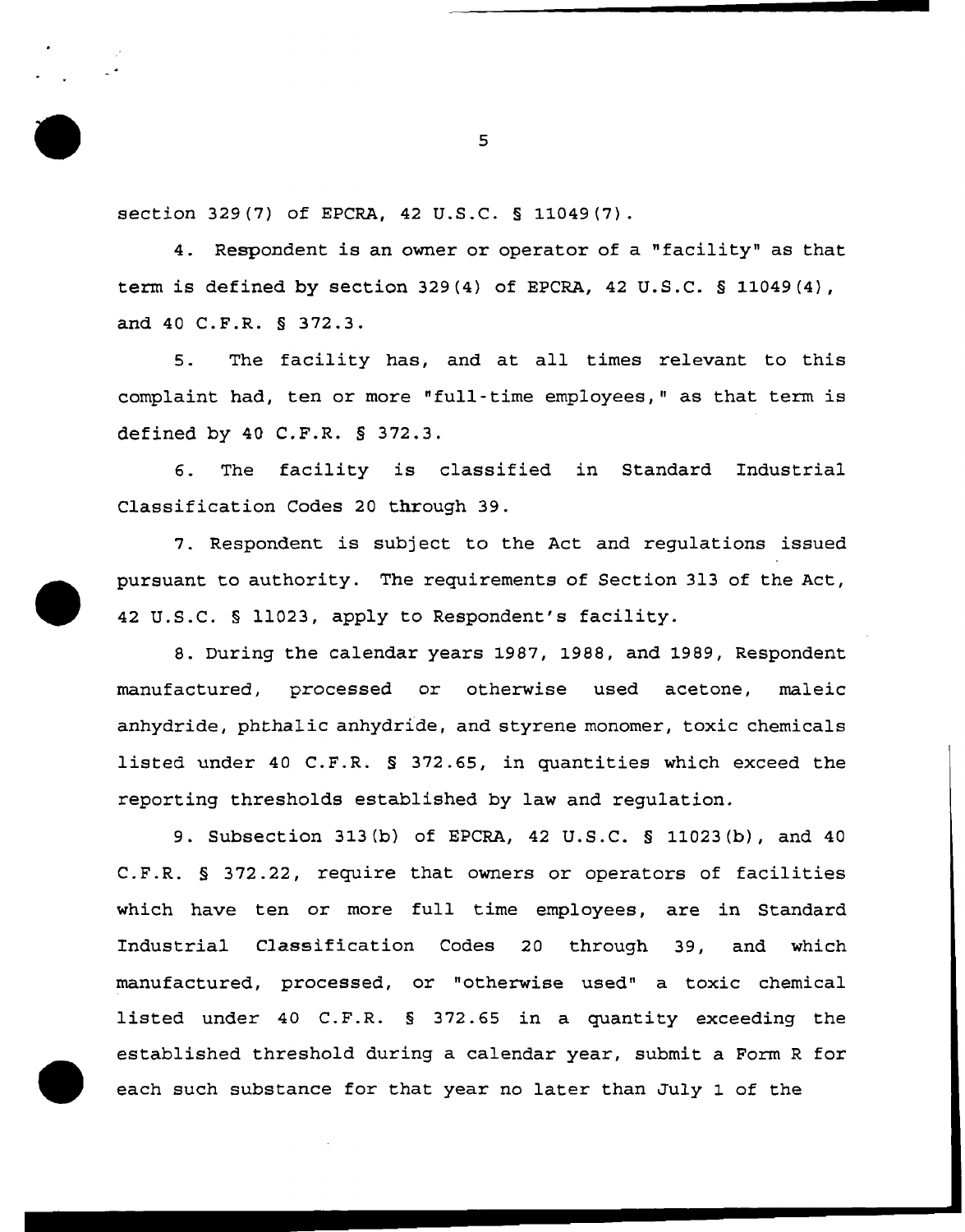following year.

10. Respondent failed to file Form R's for toxic chemicals acetone, maleic anhydride, phthalic anhydride, and styrene monomer for the years 1987-1989, as charged in the complaint.

11. Respondent violated section 313 of the Act, and 40 C.F.R. Part 372. Accordingly, Respondent is liable for a penalty, as provided at section  $325(c)$  of the Act,  $42$  U.S.C. § 11045(c).

12. Remaining to be resolved is the issue of appropriate penalty for the violations found herein.

#### **ORDER**

It is ordered that Complainant's motion for "accelerated decision" as to liability shall be, and it is hereby, granted.

It is further ordered that, no later than **May 11, 1994,** the parties shall confer for the purpose of exploring settlement of the penalty issue. They shall report to this office on the status of their effort no later than **May 13, 1994.** 

dministrative Law Judge

April 12, 1994 Washington, D. C.